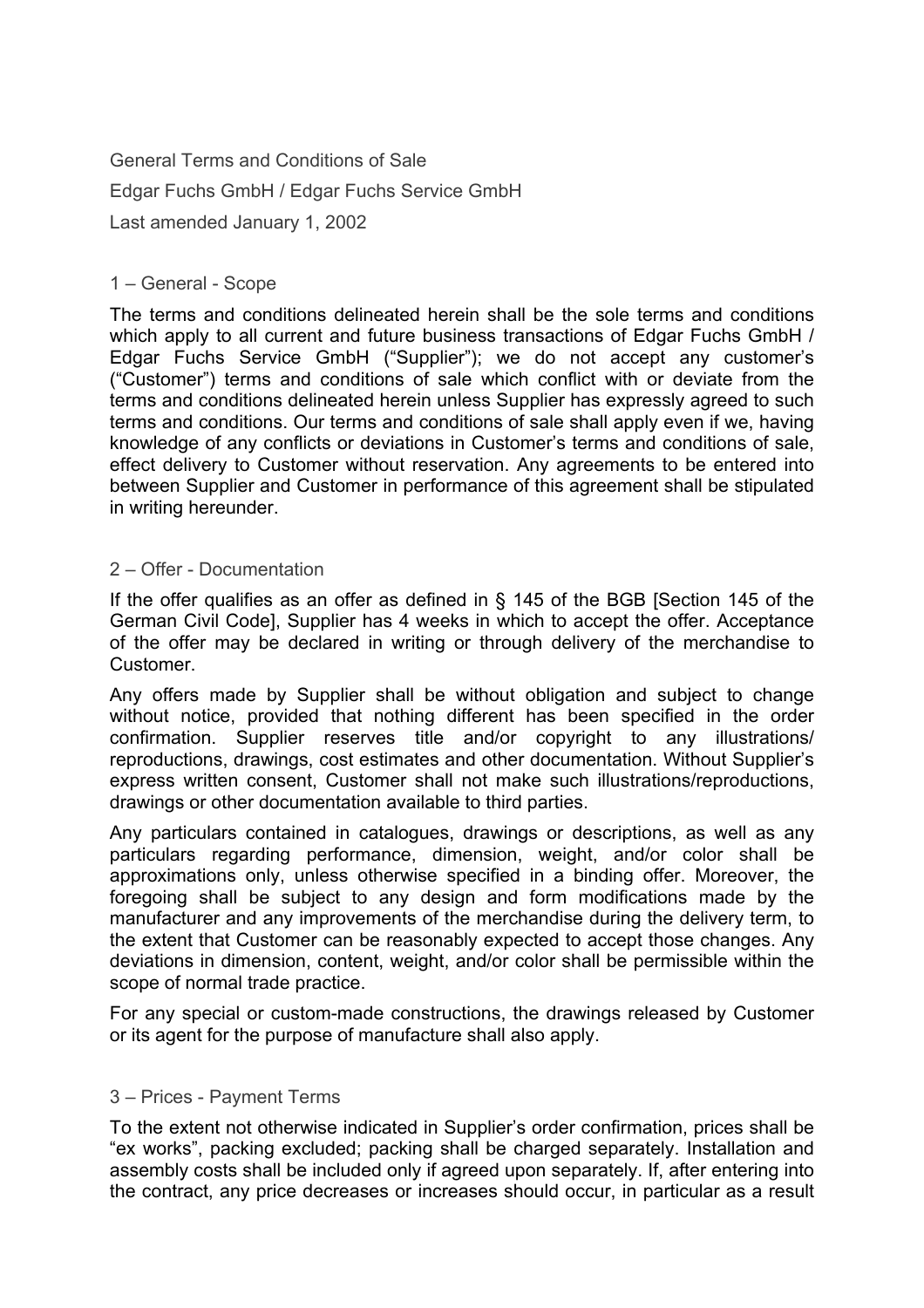of collective agreements and/or changes in material costs, Supplier reserves the right to change its prices accordingly.

The statutory VAT shall not be included in Supplier's prices. VAT shall be indicated separately in the amount applicable on the billing date.

Any discount to be deducted from the stated price shall require a separate written agreement.

Unless otherwise indicated on the order confirmation, the net purchase price shall become due and payable upon receipt of the invoice. In the event of a delay in payment, Supplier shall have the right to claim interest on payments in arrears in the amount of 8% p.a. above the then applicable base interest rate. If Customer is a private Customer, the interest rate on payments in arrears shall be 5% p.a. above the then applicable base interest rate. Upon proof of a greater damage suffered because of delayed payment, Supplier shall have the right to claim compensation therefor.

Customer shall be entitled to a set-off only if Customer's counterclaims have been recognized by declaratory judgment, are uncontested, or have been recognized by Supplier. In the case of disputed counterclaims Customer shall have no right of retention.

In the case of a notification of defects [*Mängelrüge*, see § 377 of HGB, German Commercial Code], Customer shall be entitled to withhold payments only if the payment withheld reasonably reflects the value of the defects claimed.

The cost of any logo shall be billed separately. Excess or short deliveries as customary in the trade shall be accepted by Customer.

#### § 4 – Delivery

The delivery time as indicated by Supplier shall not commence until any and all technical issues have been clarified.

Supplier's compliance with its supply commitment shall be contingent upon Customer's due and timely fulfillment of obligations including, but not limited to submission of the entire documentation to be provided by Customer and payment of any agreed upon advance.

If Customer should default in taking delivery, or should Customer violate other participatory duties, Supplier shall have the right to claim compensation for the damage incurred and any additional expenses. Supplier reserves the right to assert further claims. To the extent that the preconditions specified in 3 are given, the risk of accidental loss or accidental deterioration of the merchandise sold shall pass to Customer at the time Customer has failed to accept Supplier's delivery [*Annahmeverzug* as defined in the BGB, German Civil Code], or is guilty of late performance as an obligor [*Schuldnerverzug* as defined in BGB]. Upon commencement of the agreed upon delivery time Supplier shall be entitled to effect delivery. If Customer, despite Supplier's offer, should be unable to or refuse to accept the merchandise, Supplier shall be entitled to store the merchandise on Supplier's premises, and to bill such merchandise for payment without delay. Supplier may bill separately any additional costs or expenses resulting therefrom, or any other costs and expenses resulting from the default in taking delivery.

In the event of a non-performance of the order for reasons that are attributable to Customer, 25% of the total order amount shall be deemed agreed upon as damages.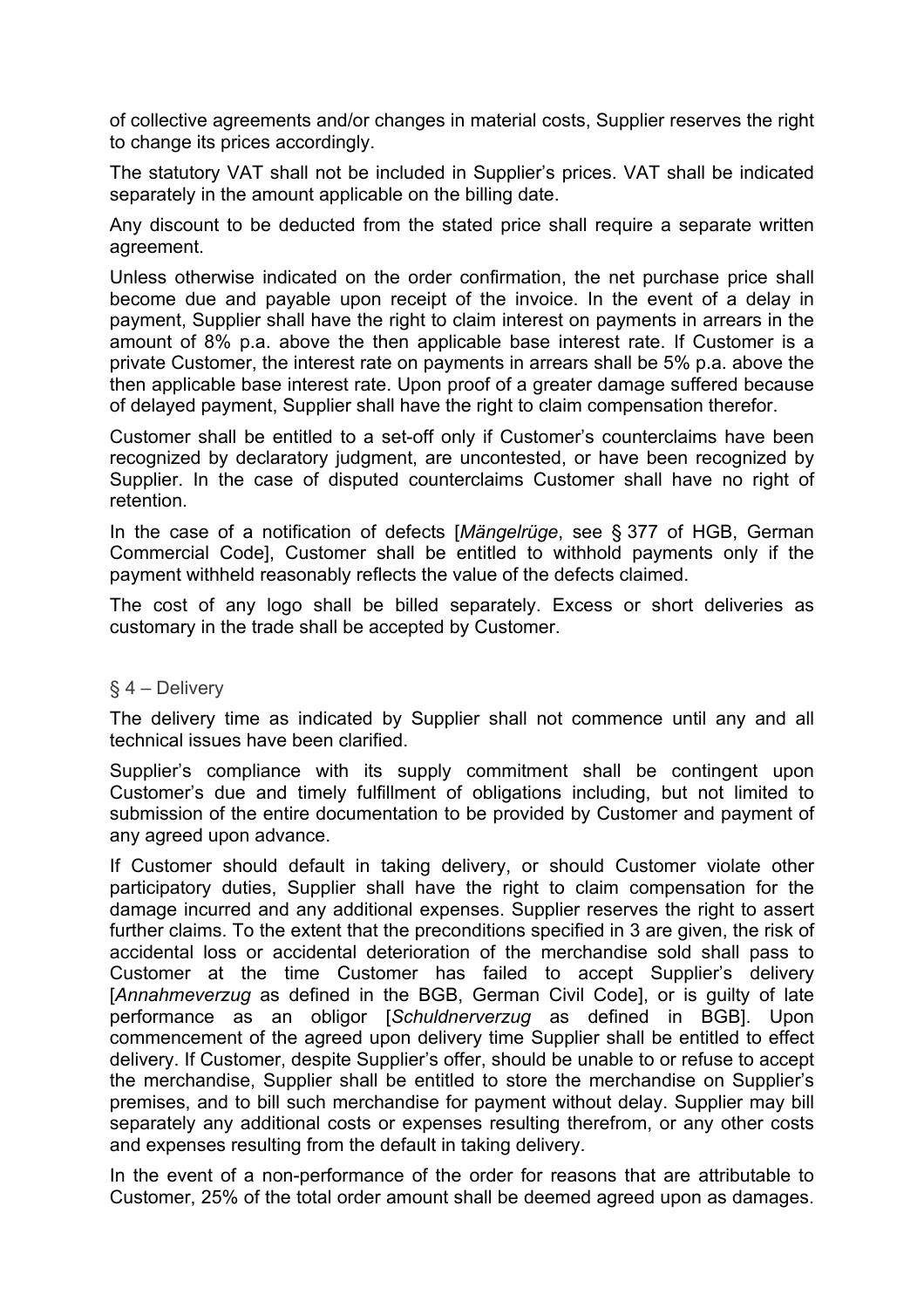Customer reserves the right to prove that Supplier has not suffered any damage or has suffered a substantially lesser damage. Damages shall become due and payable without delay. This shall be without prejudice to Supplier's right to claim additional damages.

Defaults in delivery and/or performance due to force majeure and unforeseeable events which are not attributable to Supplier and which make it substantially more difficult or even impossible for Supplier to make deliveries, including, but not limited to strikes, lock-outs, interruptions of operations, actions of government agencies, delayed delivery of accessories, etc., including delayed deliveries to Supplier's suppliers or subcontractors, shall entitle Supplier to extend the delivery time by up to six weeks, even if a binding delivery time has been agreed upon. If the impairment lasts more than six weeks, Customer, after having granted a grace period of reasonable length, shall be entitled to withdraw from the contract.

Any claims for damages on the part of Customer, irrespective of the legal grounds, in particular claims based on the violation of duties arising out of the law of obligations (*Recht der Schuldverhältnisse*, BGB) and/or claims arising out of tort [*Unerlaubte Handlung*, BGB] shall be excluded. Supplier reserves the right to prove that Customer has not suffered any damage or has suffered a substantially lesser damage resulting from the delay in delivery.

To the extent that a transaction for delivery by a fixed date [*Fixhandelskauf* as defined in the HGB] has been agreed upon, Sections (7), (8) and (9) shall not apply. Reasonable partial deliveries shall be admissible and shall be billed subject to the payment terms agreed upon.

# § 5 – Assembly

At the start of assembly, all construction work must have progressed to a stage that will allow unimpeded assembly. Customer undertakes to provide for electricity, water, heating and lighting as well as for lockable rooms that are required for the storage of the delivered merchandise and the tools made available for the assembly. For the transport of heavy objects Customer shall provide staff and the required equipment and lifting gear. If the openings for transporting parts into the buildings are too small, any costs resulting therefrom including, but not limited to extension of the opening or disassembly of parts, as well as any time loss or down time shall be borne by Customer.

Any masonry, plaster, paint, carpentry, installation and electric supply work shall not be included in the offers. If Supplier needs to connect devices, Customer shall ensure that any necessary water, sewage, electricity and gas supplies on site reach such devices.

Supplier shall be liable only for the proper handling and installation and/or assembly of the merchandise delivered; there shall be no liability for the work of those people carrying out work for Supplier to the extent that such work is not related to the installation or assembly, or to the extent that such work was commissioned by Customer.

# § 6 – Passing of Risk - Packaging Cost

Unless otherwise agreed upon in the order confirmation, delivery shall be "ex works".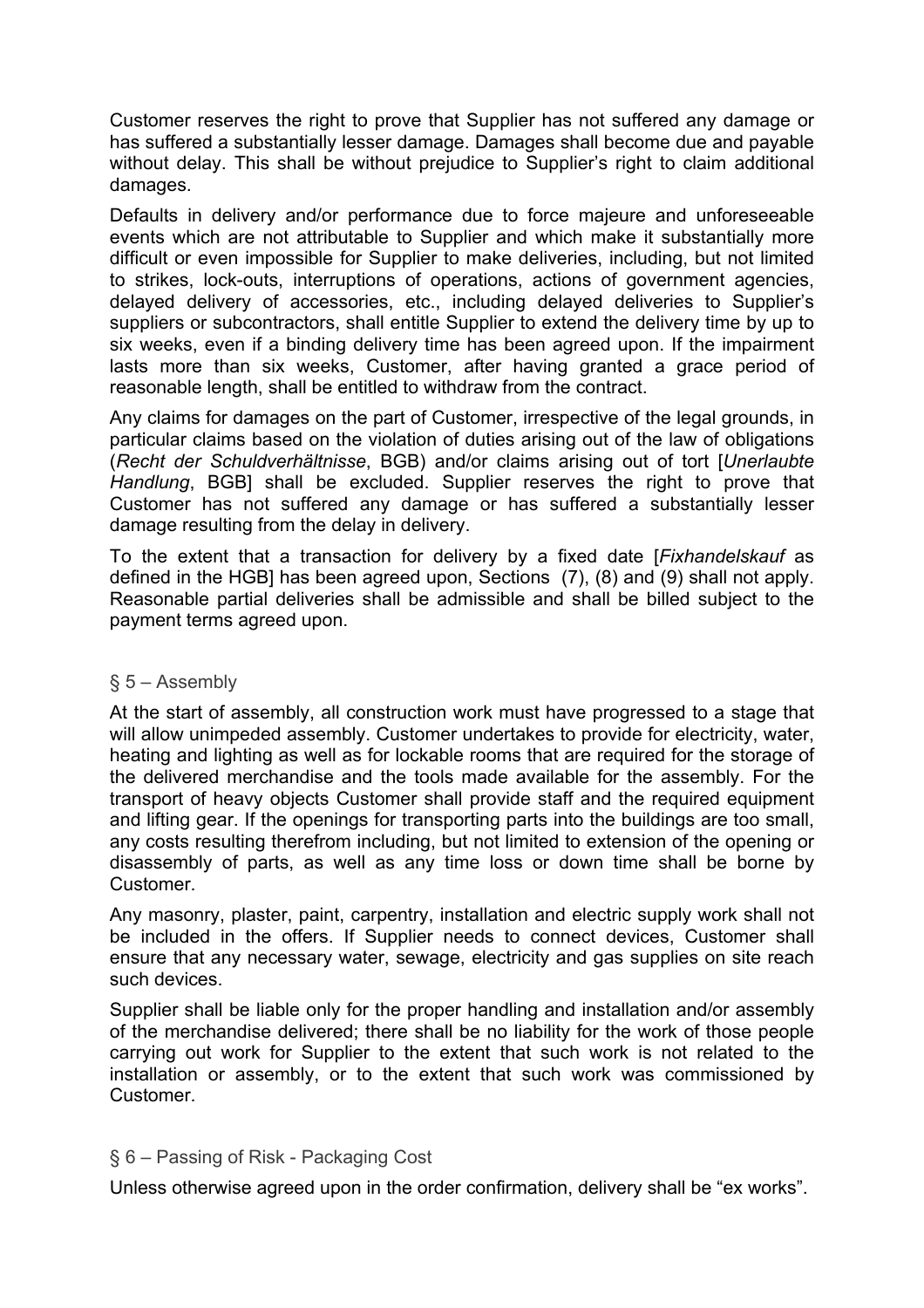If Customer is a business Customer, the risk of accidental loss or accidental deterioration of the merchandise sold shall pass to Customer upon transfer of the merchandise; in the event of delivery, at Customer's request, to a place other than the place of performance, such risk shall pass to Customer with the delivery of the merchandise to the forwarding agent, carrier, or any other persons or establishment commissioned with the shipping. If Customer is a private Customer, even in the case of delivery to a place other than the place of performance, such risk shall not pass to Customer before transfer of the merchandise to Customer.

Any packaging material returned to Supplier's place of business after delivery shall be taken back without charge. If Customer so desires, Supplier shall take out a transport insurance policy at Customer's expense.

# § 7 – Warranty against Defects

A warranty against defects shall apply only if the cause of the defect already existed at the time the risk passed to Customer. For business Customers, Supplier shall warrant against defects that are attributable to Supplier, either by rectifying the defect or by delivering substitute merchandise, at Supplier's discretion. In the case of rectification of the defect, Supplier shall not bear any expenses in excess of the purchase price. If the business Customer has moved the delivered merchandise, contrary to its intended use, to a location other than the permanent residence or place of business, the Customer shall bear the additional costs for the rectification of defects resulting therefrom.

Private Customers may choose whether subsequent performance shall be through rectification of defects or delivery of substitute merchandise. However, Supplier shall be entitled to refuse the type of subsequent performance chosen by the Customer if such performance is possible only at disproportionate costs and the alternative subsequent performance would not entail considerable disadvantage for the Customer.

If Supplier fails to accomplish its obligation of subsequent performance, Customer shall be entitled to withdraw from the contract or to claim a reduction of the purchase price. In the event of minor breaches of contract, especially in the case of only minor defects, Customer shall not be entitled to withdraw from the contract. To the extent that the merchandise fails to fulfill a warranty for specific characteristics (*Beschaffenheitsgarantie* within the meaning of German law), Supplier shall be liable in accordance with the statutory provisions.

Further, Supplier shall be liable in accordance with the statutory provisions if Customer asserts a claim for damages arising from intent or gross negligence, and/or a claim for damages arising from injury to life, body or health which is based on intent or negligence. Unless Supplier is culpable of intentional breach of contract or has culpably violated a material contractual obligation, liability for damages shall be limited to typical damage that was reasonably foreseeable.

For all other purposes, any liability for damages shall be excluded. The limitation of liability set forth in Section 7, paragraphs 4 und 5, does not apply to private consumers.

Any warranty claims by business Customers shall be subject to the precondition that Customer has duly complied with his duty to examine and with the requirement to make a complaint about a defect immediately on receipt of the merchandise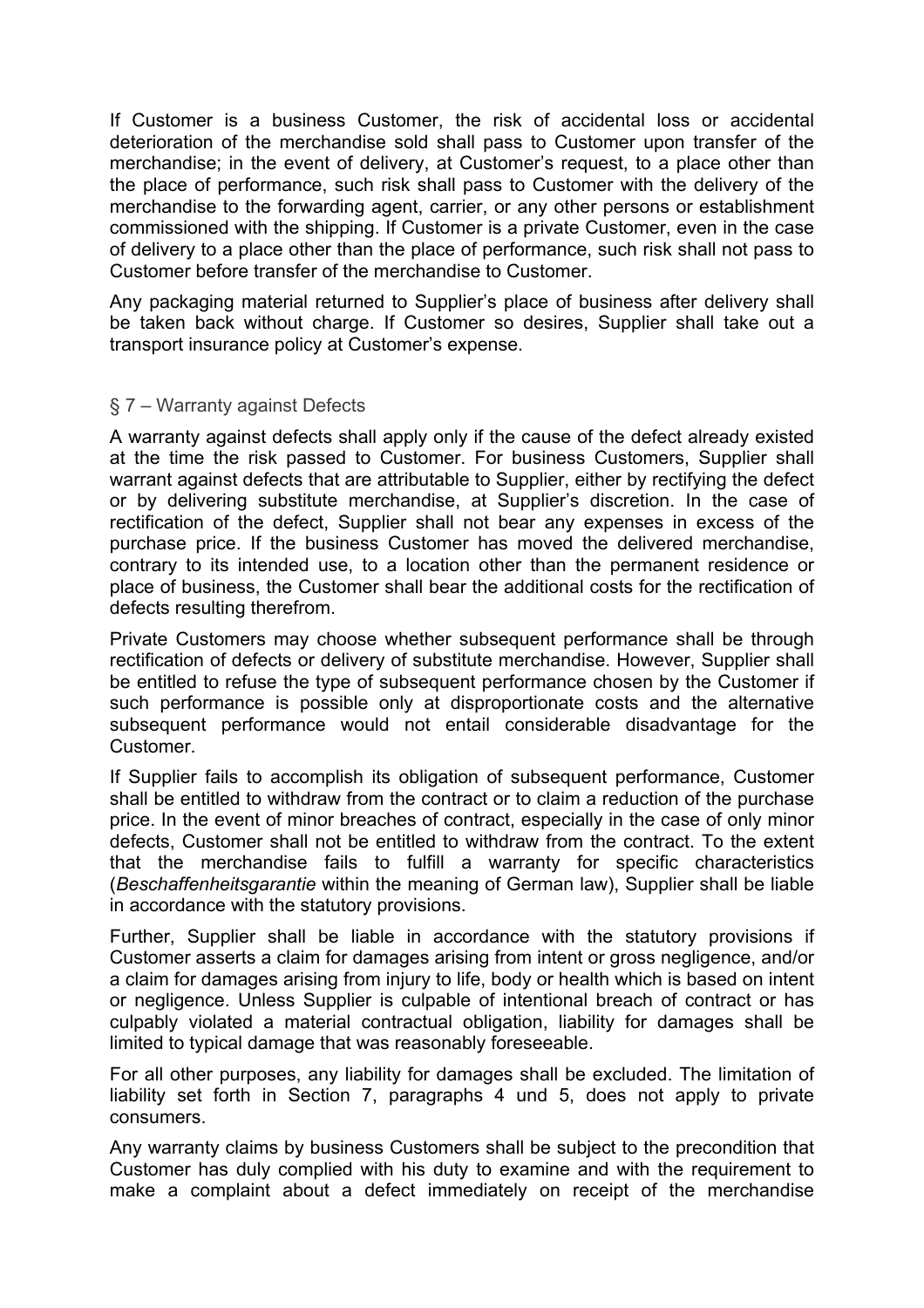(*Untersuchungs- und Rügepflichten*, see § 377 of HGB).

The warranty period shall be one year for business Customers, and two years for private Customers, extending from delivery of the merchandise. For objects which have been used in a building project in accordance with their customary use and which have caused the completed project to be defective, the warranty period shall be five years. Such warranty period shall be a limitation period.

Private Customers' warranty period for used goods shall be one year. For all other purposes there shall be no warranty for used goods.

Merchandise sold to business Customers shall always be in the condition specified in the manufacturer's product description. Within the framework of this contract, any public statements, recommendations or advertising on the part of the manufacturer shall not be construed to describe the condition of the merchandise.

Customer shall not be given a guaranty within the meaning of a *Garantie* (§ 443, German Civil Code), i.e. no voluntary promise/pledge on the part of the Supplier beyond the statutory warranty provisions; this shall not affect any manufacturer's warranty. Any warranty claims against manufacturers, suppliers or other third parties that Supplier is entitled to shall be deemed assigned to Customer. In the event that Supplier received a warranty card, the conditions of such warranty card shall apply.

Only Customer shall be entitled to warranty claims against Supplier, and such claims shall not be assignable.

### § 8 – Total Liability

Any liability for damages beyond that stipulated in Section 6, irrespective of the legal nature of the asserted claim, shall be excluded.

To the extent that liability is compulsory because of the provisions stipulated in the Product Liability Act, such liability shall remain unaffected. To the extent that Supplier's liability for damages is excluded or limited, this shall also apply to any personal liability for damages by our employees, workers, staff, representatives and agents.

#### § 9 – Retention of Title (ROT)

In dealings with business Customers, Supplier retains title to the merchandise until any and all payments owed by Customer in the course of the business relationship have been received.

In dealings with private Customers, Supplier retains title to the merchandise until full payment of the purchase price has been received.

In the event Customer does not fulfill the terms of the contract including, but not limited to delayed payment, Supplier shall have the right to withdraw from the contract or to reclaim the ROT merchandise without notice. Taking back the ROT merchandise shall not constitute a withdrawal from the contract unless expressly declared by Supplier in writing. Attachment of the ROT merchandise shall always constitute a withdrawal from the contract. After taking back the ROT merchandise, Supplier shall be entitled to exploit such merchandise; any proceeds therefrom shall be credited against Customer's liabilities, allowing for reasonable expenses incurred. Customer undertakes to compensate Supplier for the difference between the value of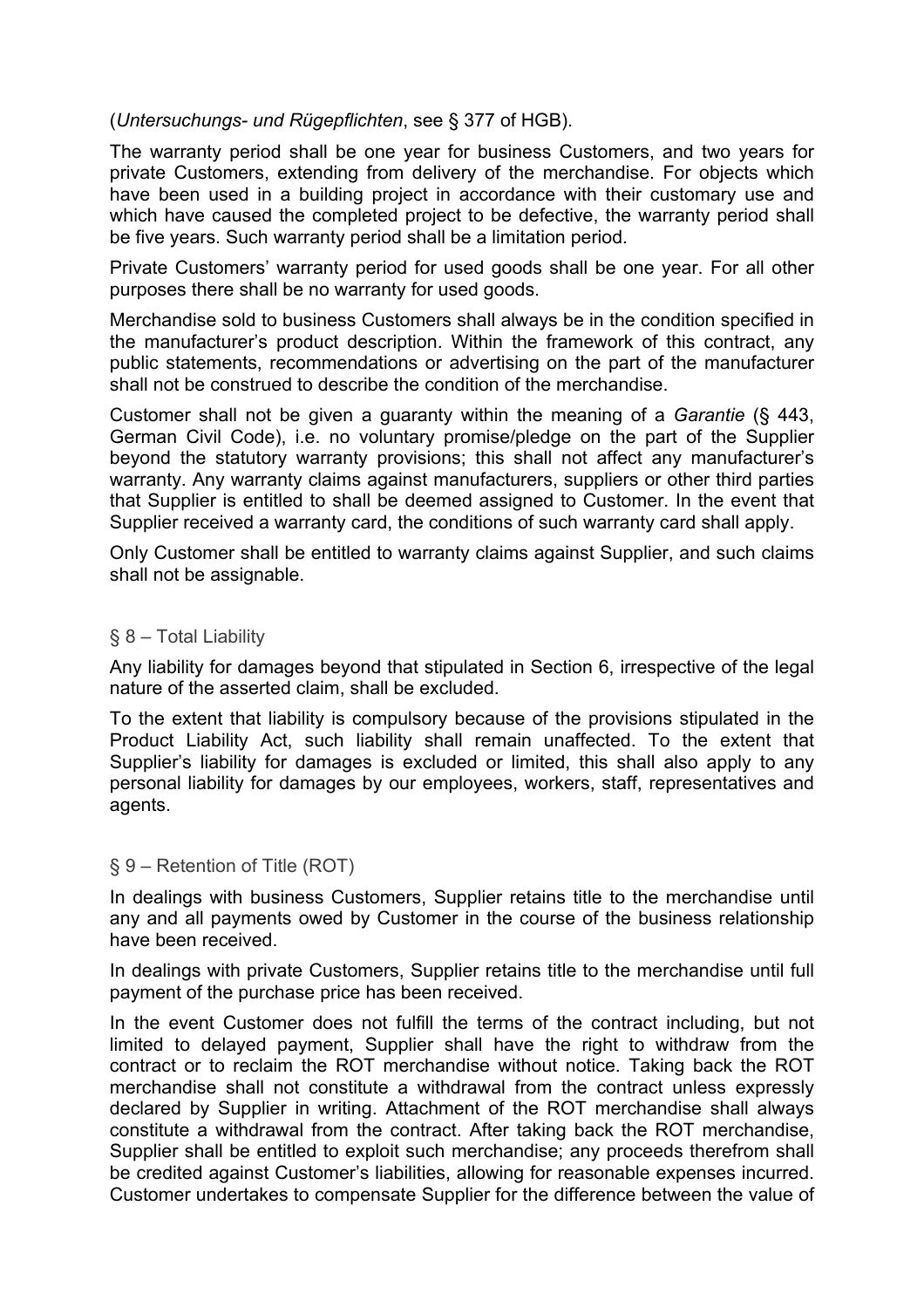the merchandise when new and the reduced market value resulting from the use of the merchandise.

Customer undertakes to handle the ROT merchandise with care; in particular, Customer shall take out sufficient insurance cover for such merchandise against the risk of fire, water and/or theft, at Customer's expense and based on the value of the merchandise when new. Any maintenance and inspection work shall be at Customer's expense.

In the event of attachments or other actions of third parties, Customer shall notify Supplier in writing without delay so that Supplier may bring an action pursuant to § 771 of ZPO [German Code of Civil Procedure]. To the extent that the third party is unable to reimburse Supplier for the judicial and extra-judicial costs of an action pursuant to § 771 of ZPO, Customer shall be liable for the loss incurred by Supplier.

Customer shall be entitled to sell the ROT merchandise in the ordinary course of business; however, Customer agrees to assign to Supplier any receivables, in the amount of the total invoice value including VAT of Supplier's claim, that have accrued to Customer from the resale of such merchandise to a purchaser or a third party. This shall be independent of whether or not the merchandise was resold after processing. Even after such assignment Customer shall have the right to collect such receivables until such right is revoked. This shall be without prejudice to Supplier's right to collect such receivables itself. However, Supplier undertakes not to collect such receivables as long as Customer fulfills its payment obligations from the proceeds received and Customer's account is not in arrears and especially as long as there are no bankruptcy, composition, or insolvency procedures pending against Customer, and as long as there has been no cessation of payments. In the event of Customer default due to the above, Customer agrees to give Supplier detailed information about the assigned receivables, to provide Supplier with any documents necessary for collection and to inform the affected parties of the assignment.

Any processing or transformation [*Verarbeitung, Umbildung*, see § 950 of BGB] of the ROT merchandise by Customer shall be at no cost to Supplier. If such merchandise is processed with other objects not owned by Supplier, Supplier shall acquire joint title to the resulting product in the ratio of the value of the ROT merchandise (total invoice value) to the other processed objects at the time the processing occurred. For all other purposes, the same shall apply to the product resulting from processing as applied to the original ROT merchandise. If ROT merchandise is inseparably mingled or intermixed or combined [*Vermischung*, see § 948 BGB] with other objects not owned by Supplier, Supplier shall acquire joint title to the resulting product in the ratio of the value of the ROT merchandise (total invoice value) to the other mingled/intermixed/combined objects at the time the mingling/intermixing/combining occurred. If mingling/intermixing/the combination occurs in a way that the Customer's object is to be regarded as the principal thing, it shall be deemed agreed that Customer transfer co-ownership thereof to Supplier on a pro rata basis. Customer shall hold the ownership or co-ownership so arisen in custody for Supplier.

Customer shall assign to Supplier any claims against a third party that would arise in the event that ROT merchandise is joined to a piece of land (*Verbindung*, see § 946 BGB).

Supplier undertakes to release, upon Customer's request, any collateral granted to Supplier to the extent that the realizable value of the collateral exceeds the claims by more than 10%; the selection of the collateral to be released shall be at Supplier's